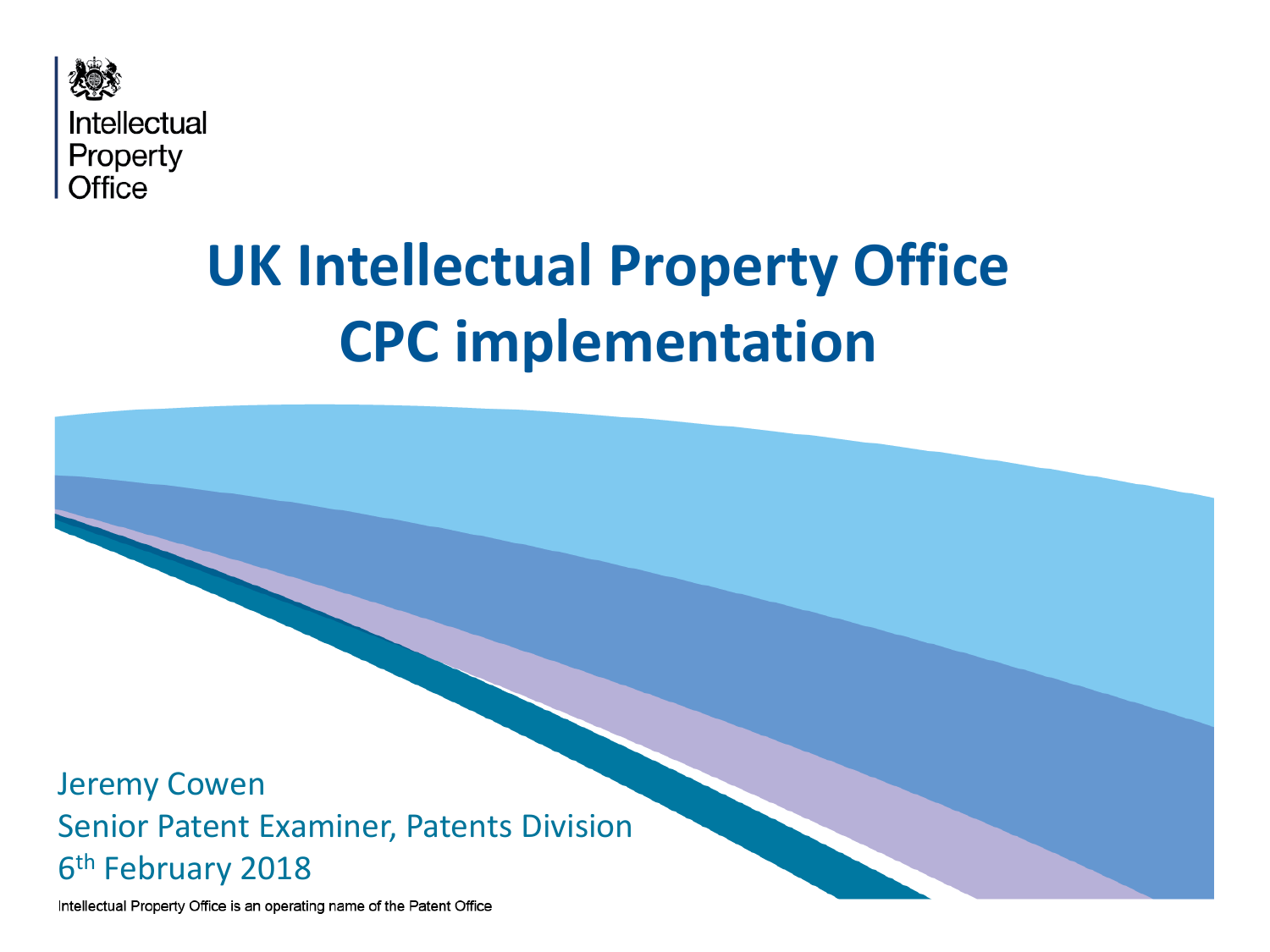### **UK Intellectual Property Office**

• Medium-sized office, based in Newport, South Wales



• ~22,000 patent applications/year

(https://www.gov.uk/government/uploads/system/uploads/attachment\_data/file/630572/Annual-Report-and-Accounts-2016-17-Web-Ready.pdf)

• 400+ Patent examiners (150 recruited between 2014-2016)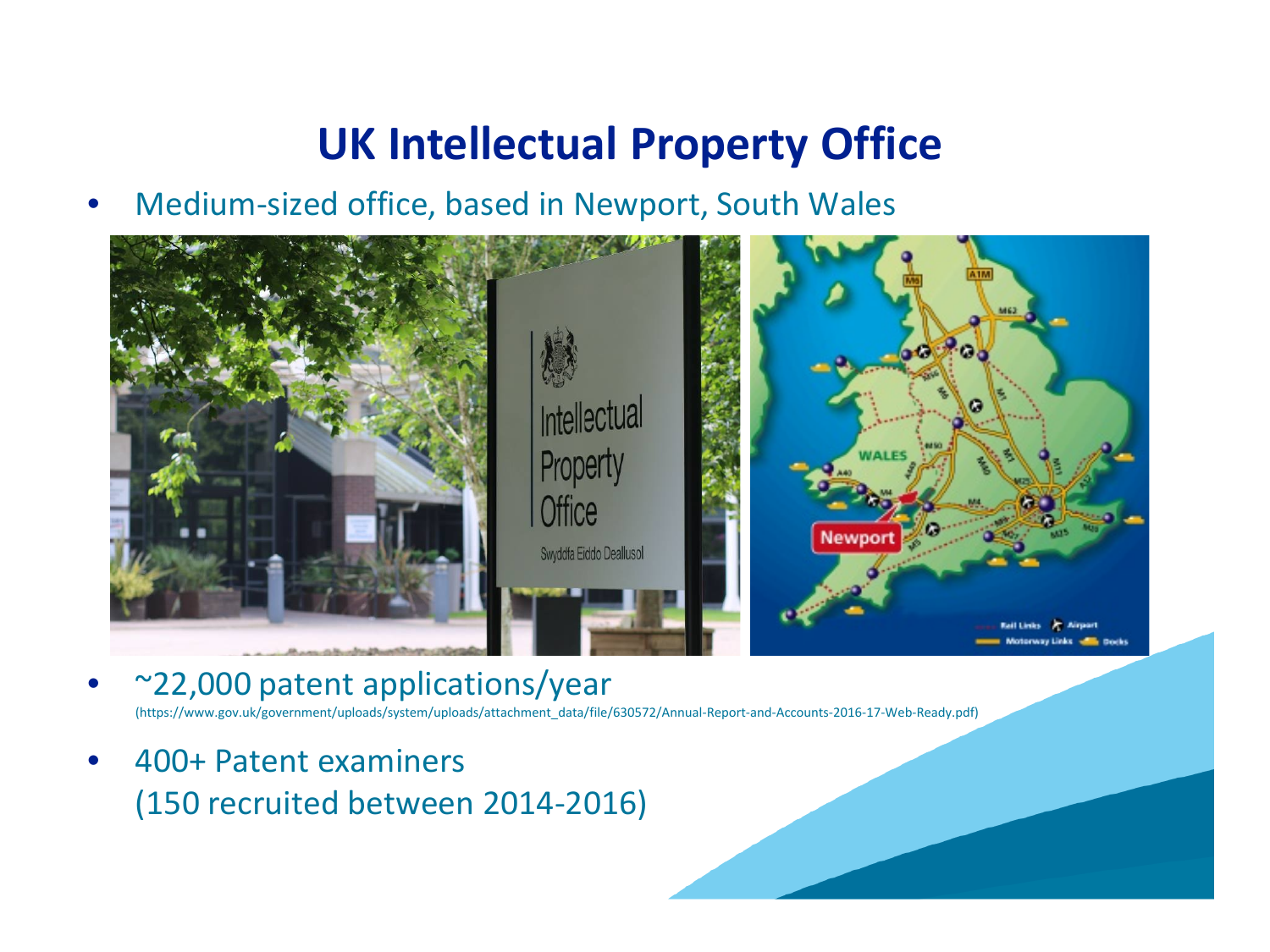## **Context**

• UK Intellectual Property Office was a historical user of ECLA:

|             | <b>Search</b>                                                                        | <b>Classification</b>      |  |
|-------------|--------------------------------------------------------------------------------------|----------------------------|--|
| <b>ECLA</b> | From early 1990s<br>(paper WO/EP/US collection 1990)<br>(electronic from late 1990s) | $1/1/2006$ -<br>27/10/2013 |  |
| <b>CPC</b>  | from $1/4/2013$                                                                      | from 28/10/2013            |  |
|             |                                                                                      |                            |  |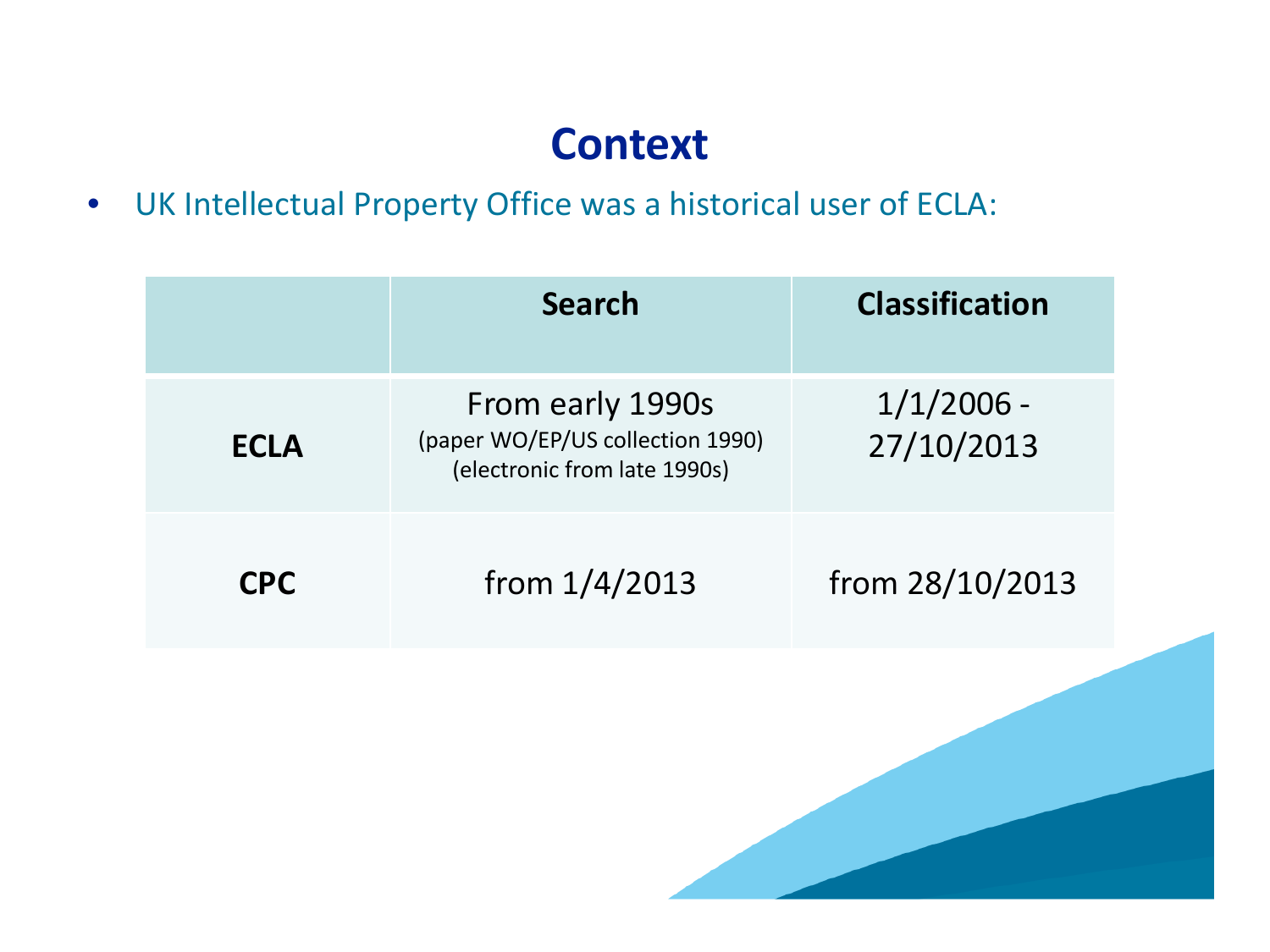### **CPC classification**

- CPC applied to all applications before A & B publication, and to PCT applications entering the national phase (we republish these as A docs)
- CPC not applied to the backfile
- GB documentation = part of collection classified in the CPC by EPO
- CPC archive = in-house collection of former CPC versions to facilitate updating search and classification after CPC revisions

#### **CPC** archive

The CPC entered into force on 1st January 2013, and has been continuously revised since July 2013. The scheme is updated 4 or 5 times each year. However, the Espacenet CPC viewer and the USPTO CPC viewer only display the current version of the CPC. It can be useful to determine the scope of CPC symbols previously used for search (e.g. for top-up searches) or classification (e.g. when updating classification symbols to address publication picklist failures.

Archived versions of the CPC are available via the table below which may be filtered by subclass and version. To view a previous version of a given subclass, select the subclass from the dropdown menu to list all past versions of the CPC for that subclass. If no revisions have been made, only a single version will be available, dated 2013-01 (for 1st January 2013). If several versions are available, the CPC Version indicates the date on which each version entered into force (e.g. 2014-11 = 1st November 2014 etc). Clicking on a file name (e.g. 2014-11-H04N) opens a pdf file corresponding to the selected version of the subclass which entered into force on that date.

#### **CPC** revisions

| $(A  )$ $\vee$<br><b>Type</b> | Name         | A01B $\vee$<br><b>Subclass</b> | (A  )<br>$\checkmark$<br><b>CPC Version</b> |
|-------------------------------|--------------|--------------------------------|---------------------------------------------|
| ற                             | 2013-01-A    | A                              | 2013-01                                     |
| 页                             | 2013-01-A01B | A01B                           | 2013-01                                     |
| 피                             | 2013-01-A01C | A01C                           | 2013-01                                     |
| 兀                             | 2013-01-A01D | A01D                           | 2013-01                                     |
| 고                             | 2013-01-A01E | A01F                           | 2013-01                                     |
| 页                             | 2013-01-A01G | A01G                           | 2013-01                                     |
| 피                             | 2013-01-A01H | A01H                           | 2013-01                                     |
| 兀                             | 2013-01-A011 | A01J                           | 2013-01                                     |
| 피                             | 2013-01-A01K | A01K                           | 2013-01                                     |
| ᄍ                             | 2013-01-A01L | A01L                           | 2013-01                                     |

#### **CPC** archive

The CPC entered into force on 1st January 2013, and has been continuously revised since July 2013. The scheme is updated 4 or 5 times each year. However, the Espacenet CPC viewer and the USPTO CPC viewer only display the current version of the CPC. It can be useful to determine the scope of CPC symbols previously used for search (e.g. for top-up searches) or classification (e.g. when updating classification symbols to address publication picklist failures.

Archived versions of the CPC are available via the table below which may be filtered by subclass and version. To view a previous version of a given subclass, select the subclass from the dropdown menu to list all past versions of the CPC for that subclass. If no revisions have been made, only a single version will be available, dated 2013-01 (for 1st January 2013). If several versions are available, the CPC Version indicates the date on which each version entered into force (e.g. 2014-11 = 1st November 2014 etc). Clicking on a file name (e.g. 2014-11-H04N) opens a pdf file corresponding to the selected version of the subclass which entered into force on that date.

|             | <b>CPC</b> revisions |                       |                    |  |
|-------------|----------------------|-----------------------|--------------------|--|
| <b>Type</b> | Name                 | Subclass <sup>7</sup> | <b>CPC Version</b> |  |
| 피           | 2013-01-A01B         | A01B                  | 2013-01            |  |
| 피           | 2016-05-A01B         | A01B                  | 2016-05            |  |
| 피           | 2016-11-A01B         | <b>A01B</b>           | 2016-11            |  |
| 피           | 2017-05-A01B         | <b>A01B</b>           | 2017-05            |  |
| 피           | 2017-08-A01B         | <b>A01B</b>           | 2017-08            |  |
| 피           | 2018-01-A01B         | <b>A01B</b>           | 2018-01            |  |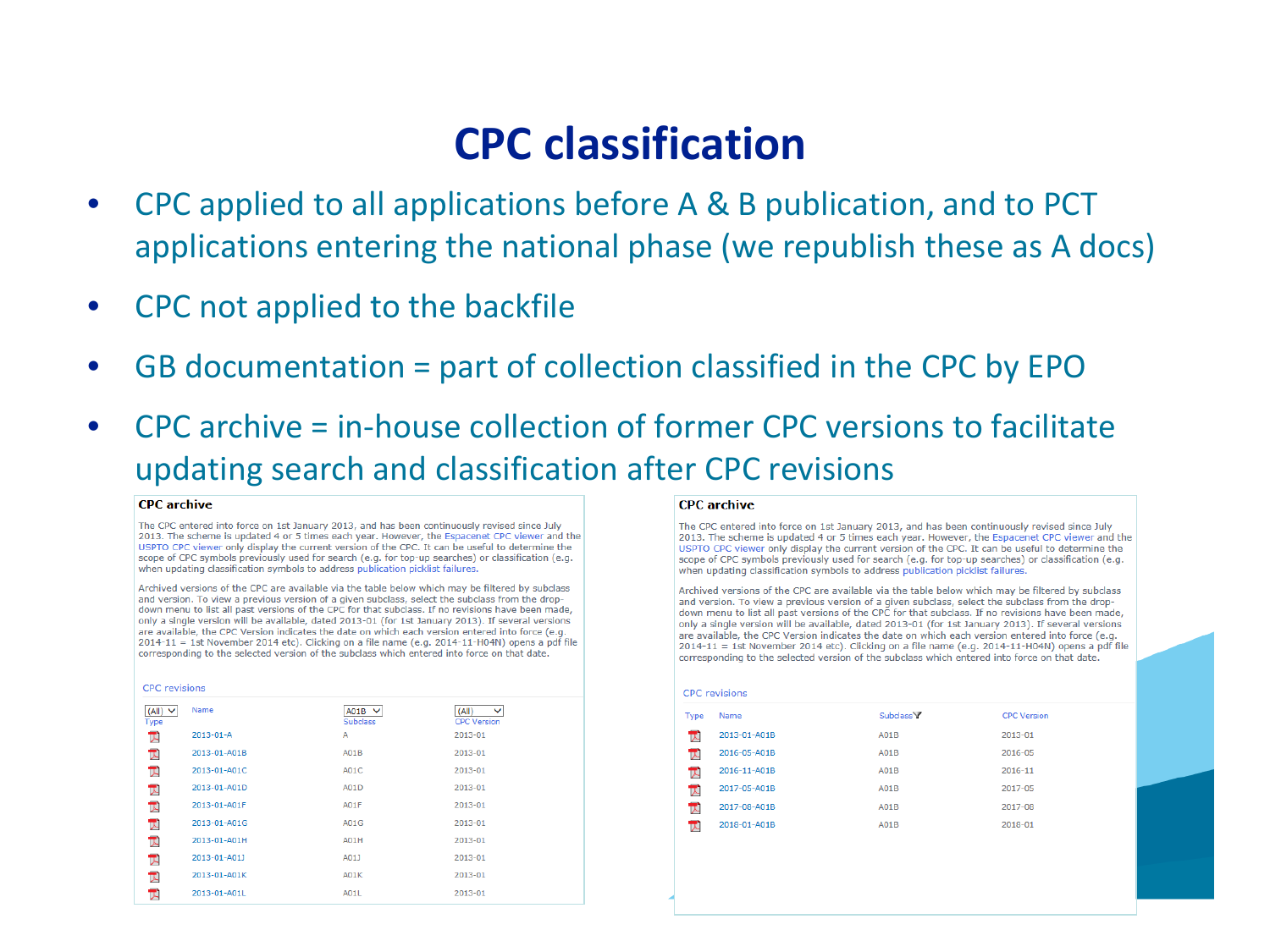# **CPC classification**

• PROSE (Patents Reporting Of Search & Examination) - report writing & display of selected IPC & CPC symbols

| <b>PROSE</b>                                          |                           |                                                                |                 |           |              |              | $\Box$ ek               |
|-------------------------------------------------------|---------------------------|----------------------------------------------------------------|-----------------|-----------|--------------|--------------|-------------------------|
| File View<br>Case Documents Checklists MIR Tools Help |                           |                                                                |                 |           |              |              |                         |
| DG⊀∞ @ ⊙                                              |                           |                                                                |                 |           |              |              |                         |
| Worklist                                              | Ø<br><b>Application</b>   |                                                                |                 |           |              |              | GB1419790.9 (GB2523872) |
| <b>E</b> Selected Cases                               |                           | A compensation method for a display apparatus                  |                 |           |              |              |                         |
| GB1004738.9<br>Ė<br>GB1008799.7<br>Ė<br>(E)           |                           | Status: Disposed of - In Order (PROSE: No Outstanding Actions) |                 |           |              |              |                         |
| Ė                                                     |                           |                                                                |                 |           |              |              |                         |
| GB1019315.9<br>Ė                                      | UKC   IPC<br>旧            | ECLA   IPC-8 CPC                                               |                 |           |              |              |                         |
| · <sup>6</sup> GB1019749.9<br>Ė                       | Details<br><b>DocType</b> | Category                                                       | <b>SubClass</b> | SubGroup  | Version      | DocType Pub. | Status                  |
| 4<br>GB1020523.5<br>Ė<br><b>◎ GB1108481.1</b>         | ÷                         | Inventive (First)                                              | <b>H04N</b>     | 0005/57   | 01/01/2013 A |              | с                       |
| Ė<br>GB1204969.8<br>Ė                                 | ÷                         | Inventive                                                      | G02B            | 0027/017  | 01/01/2013 A |              | с                       |
| · <sup>6</sup> GB1212941.7<br>Ė                       | 霜<br>$\ddot{}$            | Inventive                                                      | <b>H04N</b>     | 0007/0117 | 01/01/2013 A |              | C                       |
| GB1213542.2<br>Ė                                      | $\ddot{}$                 | Inventive                                                      | <b>H04N</b>     | 0009/12   | 01/01/2013 A |              | C                       |
| GB1306532.1<br>Ė                                      | $\ddot{}$                 | Additional Information                                         | G02B            | 2027/0118 | 01/01/2013 A |              | c                       |
| GB1308678.0<br>Ė                                      | 喝<br>$\ddot{}$            | Additional Information                                         | G02B            | 2027/0147 | 01/01/2013 A |              | C                       |
| GB1317438.8<br>宙                                      | в<br>Field Of             | Inventive                                                      | <b>H04N</b>     | 0009/3188 | 01/01/2013   |              | С                       |
| GB1404725.2<br>Ė                                      | Search                    |                                                                |                 |           |              |              |                         |
| GB1414391.1<br>O<br>Ė<br>田 3 GB1419790.9              |                           |                                                                |                 |           |              |              |                         |
| GB1423138.5 (E)<br>-61<br>Ė                           | ♬                         |                                                                |                 |           |              |              |                         |
| GB1506076.7<br>Ė                                      | Citations                 |                                                                |                 |           |              |              |                         |
| ß<br>GB1521415.8<br>(E)<br>宙                          |                           |                                                                |                 |           |              |              |                         |
| GB1602354.1<br>Ė                                      | Û                         |                                                                |                 |           |              |              |                         |
| -© GB1603219.5<br>(E)<br>由                            | Notes                     |                                                                |                 |           |              |              |                         |
| GB1607792.7<br>Ė<br>(E)                               |                           |                                                                |                 |           |              |              |                         |
| ø<br>GB1611943.0<br>由                                 |                           |                                                                |                 |           |              |              |                         |
| GB1617907.9<br>Ė<br>-© GB1619299.9<br>(W)             | ø                         |                                                                |                 |           |              |              |                         |
| Ė<br>GB1708263.7<br>由<br>(W)                          | Minute<br>Sheet           |                                                                |                 |           |              |              |                         |
| GB1710306.0<br>(W)<br>Ė                               |                           |                                                                |                 |           |              |              |                         |
| GB1712299.5<br>Ė<br>(E)                               |                           |                                                                |                 |           |              |              |                         |
| GB1712897.6<br>Ė                                      |                           |                                                                |                 |           |              |              |                         |
| GB1713535.1<br>Ė                                      |                           |                                                                |                 |           |              |              |                         |
| - © GB1713586.4<br>由                                  |                           |                                                                |                 |           |              |              |                         |
| GB1713764.7<br>由<br>(E)                               |                           |                                                                |                 |           |              |              |                         |
| GB1720709.3<br>由的                                     |                           |                                                                |                 |           |              |              |                         |
|                                                       |                           |                                                                |                 |           |              |              |                         |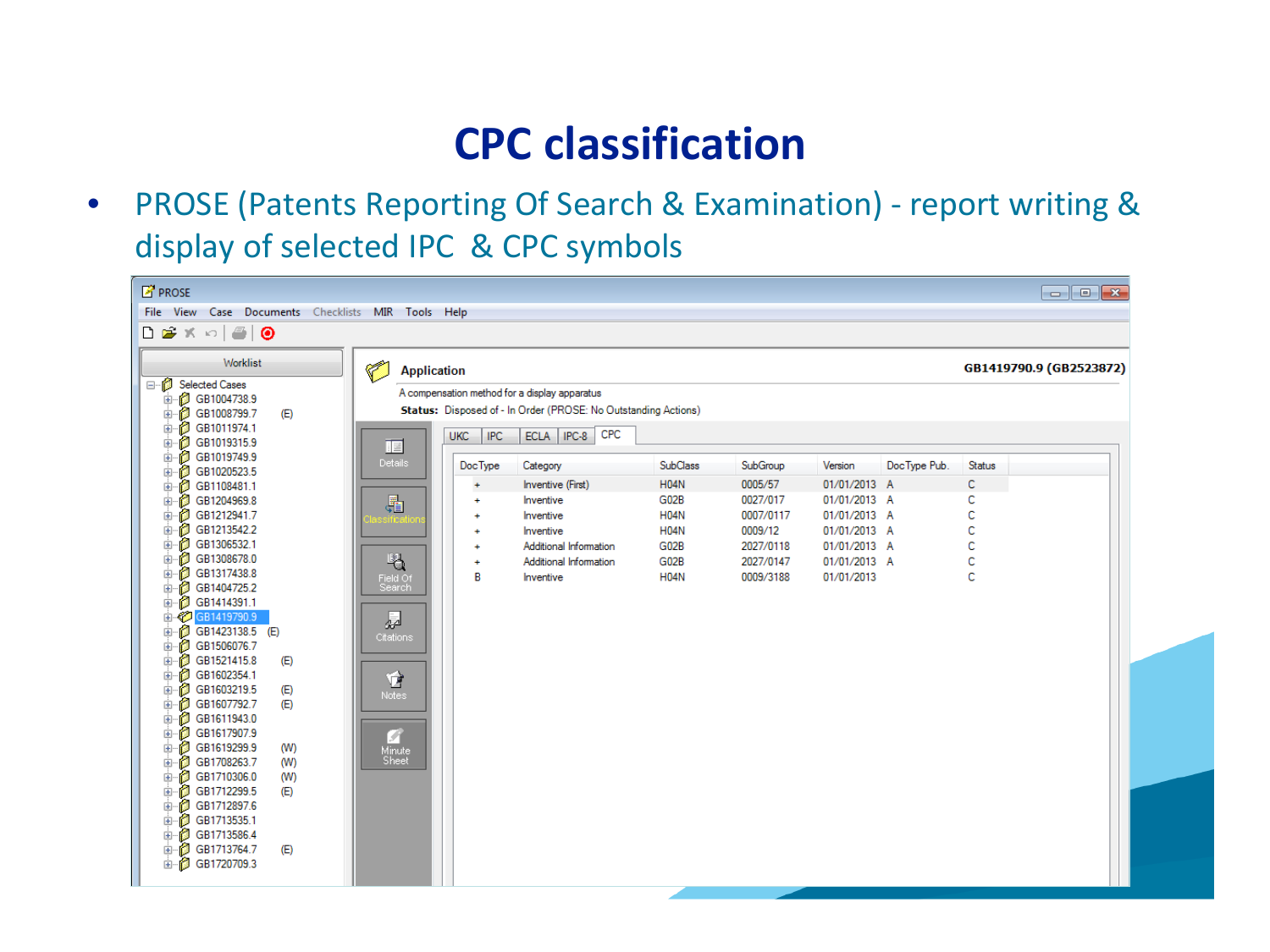# **CPC classification**

• PROSE ClassTool = in-house tool to select, edit and validate IPC & CPC symbols, e.g.

|                                   | ClassTool for PROSE - GB1419790.9 (GB2523872)                                                                                                                |                          |                      |                                                  |                            |                      |                          | $\begin{array}{c c c c c c} \hline \multicolumn{3}{c }{\mathbf{C}} & \multicolumn{3}{c }{\mathbf{S}} & \multicolumn{3}{c }{\mathbf{S}} & \multicolumn{3}{c }{\mathbf{S}} & \multicolumn{3}{c }{\mathbf{S}} & \multicolumn{3}{c }{\mathbf{S}} & \multicolumn{3}{c }{\mathbf{S}} & \multicolumn{3}{c }{\mathbf{S}} & \multicolumn{3}{c }{\mathbf{S}} & \multicolumn{3}{c }{\mathbf{S}} & \multicolumn{3}{c }{\mathbf{S}} & \multicolumn{3}{c }{\mathbf$ |  |
|-----------------------------------|--------------------------------------------------------------------------------------------------------------------------------------------------------------|--------------------------|----------------------|--------------------------------------------------|----------------------------|----------------------|--------------------------|-------------------------------------------------------------------------------------------------------------------------------------------------------------------------------------------------------------------------------------------------------------------------------------------------------------------------------------------------------------------------------------------------------------------------------------------------------|--|
| Edit<br>File                      | Favourites Help                                                                                                                                              |                          |                      |                                                  |                            |                      |                          |                                                                                                                                                                                                                                                                                                                                                                                                                                                       |  |
| ⇔<br>нb<br><b>Back</b><br>Forward | 6<br>$\mathbb{R}$<br>4<br>Ø<br>$\left  \psi \right\rangle$<br>$\left( \mathbf{x}\right)$<br>Home<br>Print<br><b>Stop</b><br>Refresh<br>Favourites<br>Options |                          |                      |                                                  |                            |                      |                          |                                                                                                                                                                                                                                                                                                                                                                                                                                                       |  |
| H04N5/57<br><b>Search</b>         |                                                                                                                                                              |                          |                      |                                                  |                            |                      |                          | $\partial$ Go.                                                                                                                                                                                                                                                                                                                                                                                                                                        |  |
| CPC (as of 01/01/2010)            |                                                                                                                                                              |                          |                      | Selected Cpc:                                    |                            |                      |                          |                                                                                                                                                                                                                                                                                                                                                                                                                                                       |  |
| H04N 5/57                         | Select<br>٠<br>Inventive                                                                                                                                     |                          | 全                    | $\mathbb{F}^*$<br>alb                            |                            | $2+$                 |                          |                                                                                                                                                                                                                                                                                                                                                                                                                                                       |  |
| H04N 5/58                         | <b>Additional Information</b><br>Go To<br>$\ddot{\phantom{1}}$                                                                                               |                          |                      | Remove<br>Copy                                   | Export ALL<br>Export       | Revise               |                          |                                                                                                                                                                                                                                                                                                                                                                                                                                                       |  |
| H04N 5/59                         | Stop<br>on beam current of cathode ray tube                                                                                                                  |                          |                      |                                                  |                            |                      |                          |                                                                                                                                                                                                                                                                                                                                                                                                                                                       |  |
|                                   | Refresh                                                                                                                                                      |                          |                      | Category                                         | <b>SubClass</b>            | SubGroup             | Version                  | Doc Type Pub                                                                                                                                                                                                                                                                                                                                                                                                                                          |  |
| H04N 5/60                         | Is ({for silent tuning, i.e. muting H04N 5/505})<br><b>Add To Favourites</b>                                                                                 |                          |                      | <b>Inventive (First)</b>                         | <b>H04N</b>                | 0005/57              | 01/01/2013               | А                                                                                                                                                                                                                                                                                                                                                                                                                                                     |  |
| H04N 5/60                         | lignals}                                                                                                                                                     |                          |                      | Inventive                                        | G02B                       | 0027/017             | 01/01/2013               | А                                                                                                                                                                                                                                                                                                                                                                                                                                                     |  |
| H04N 5/60                         | Print<br>NICAM system}                                                                                                                                       |                          |                      | Inventive                                        | <b>H04N</b>                | 0007/0117            | 01/01/2013               | А                                                                                                                                                                                                                                                                                                                                                                                                                                                     |  |
|                                   |                                                                                                                                                              |                          |                      | Inventive                                        | <b>H04N</b><br><b>G02B</b> | 0009/12<br>2027/0118 | 01/01/2013<br>01/01/2013 | A                                                                                                                                                                                                                                                                                                                                                                                                                                                     |  |
| H04N 5/607                        | (for more than one sound signal, e.g. stereo, multilanguages } ({H04N 5/602 takes precedence})                                                               |                          |                      | Additional Information<br>Additional Information | <b>G02B</b>                | 2027/0147            | 01/01/2013               | А<br>A                                                                                                                                                                                                                                                                                                                                                                                                                                                |  |
| H04N 5/62                         | Intercarrier circuits, i.e. heterodyning sound and vision carriers ({H04N 5/607 takes precedence})                                                           |                          | B                    | Inventive                                        | <b>H04N</b>                | 0009/3188            | 01/01/2013               |                                                                                                                                                                                                                                                                                                                                                                                                                                                       |  |
| <b>HOAM EIC2</b>                  | . Conoration or aunplu of nouver anogially adapted for toloxiaion regainers (generation of aunpluveltages in                                                 |                          |                      |                                                  |                            |                      |                          |                                                                                                                                                                                                                                                                                                                                                                                                                                                       |  |
| IPC2018.01                        |                                                                                                                                                              |                          | $\overline{a}$       |                                                  |                            | m.                   |                          |                                                                                                                                                                                                                                                                                                                                                                                                                                                       |  |
| <b>H04N 5/57</b>                  | . Control of contrast or brightness [4,8]                                                                                                                    |                          |                      |                                                  |                            |                      |                          |                                                                                                                                                                                                                                                                                                                                                                                                                                                       |  |
| H04N 5/58                         | $\cdots$ in dependence upon ambient light [1,4,8]                                                                                                            |                          |                      | Selected IPC8:                                   |                            |                      |                          |                                                                                                                                                                                                                                                                                                                                                                                                                                                       |  |
| <b>H04N 5/59</b>                  | in dependence upon beam current of cathode ray tube [4,8]                                                                                                    |                          |                      | ÷                                                |                            | $\hat{r}$            |                          |                                                                                                                                                                                                                                                                                                                                                                                                                                                       |  |
| H04N 5/60<br>H04N 5/62            | $\cdots$ for the sound signals [1,8]                                                                                                                         | €                        | 全<br>Copy            | ₽<br>Remove                                      | Export ALL<br>Export       | Revise               |                          |                                                                                                                                                                                                                                                                                                                                                                                                                                                       |  |
| H04N 5/63                         | Intercarrier circuits, i.e. heterodyning sound and vision carriers [1,8]<br>- Generation or supply of power specially adapted for television receivers [4,8] |                          |                      |                                                  |                            |                      |                          |                                                                                                                                                                                                                                                                                                                                                                                                                                                       |  |
| H04N 5/64                         | Constructional details of receivers, e.g. cabinets or dust covers (furniture aspects A47B 81/06) [1,2,8]                                                     |                          |                      |                                                  |                            |                      |                          | Valid To                                                                                                                                                                                                                                                                                                                                                                                                                                              |  |
| H04N 5/645                        | Mounting of picture tube on chassis or in housing [1,8]                                                                                                      |                          |                      | Category                                         | <b>SubClass</b>            | SubGroup             | <b>Valid From</b>        |                                                                                                                                                                                                                                                                                                                                                                                                                                                       |  |
| H04N 5/65                         | Holding-devices for protective discs or for picture masks [1,8]                                                                                              |                          | ÷                    | <b>Inventive (First)</b>                         | <b>H04N</b>                | 0005/57              | 01/01/2006               |                                                                                                                                                                                                                                                                                                                                                                                                                                                       |  |
| H04N 5/655                        | . Construction or mounting of chassis, e.g. for varying the elevation of the tube [1,8]                                                                      |                          |                      | Inventive                                        | G02B                       | 0027/01              | 01/01/2006               |                                                                                                                                                                                                                                                                                                                                                                                                                                                       |  |
| H04N 5/66                         | Transforming electric information into light information (scanning details H04N 3/00) [1,8]                                                                  |                          |                      | Inventive                                        | <b>H04N</b>                | 0007/01<br>0009/12   | 01/01/2006<br>01/01/2006 |                                                                                                                                                                                                                                                                                                                                                                                                                                                       |  |
| <b>H04N 5/68</b>                  | . Circuit details for cathode-ray display tubes [1,8]                                                                                                        |                          | R                    | Inventive<br>Inventive                           | <b>H04N</b><br><b>H04N</b> | 0009/31              | 01/01/2006               |                                                                                                                                                                                                                                                                                                                                                                                                                                                       |  |
| H04N 5/70                         | . Circuit details for electroluminescent devices [1,8]                                                                                                       |                          |                      |                                                  |                            |                      |                          |                                                                                                                                                                                                                                                                                                                                                                                                                                                       |  |
| H04N 5/72                         | . Modifying the appearance of television pictures by optical filters or diffusing screens [1,8]                                                              | $\overline{\phantom{a}}$ | $\blacktriangleleft$ |                                                  | m.                         |                      |                          |                                                                                                                                                                                                                                                                                                                                                                                                                                                       |  |

updated on 1<sup>st</sup> Tuesday after new CPC version enters into force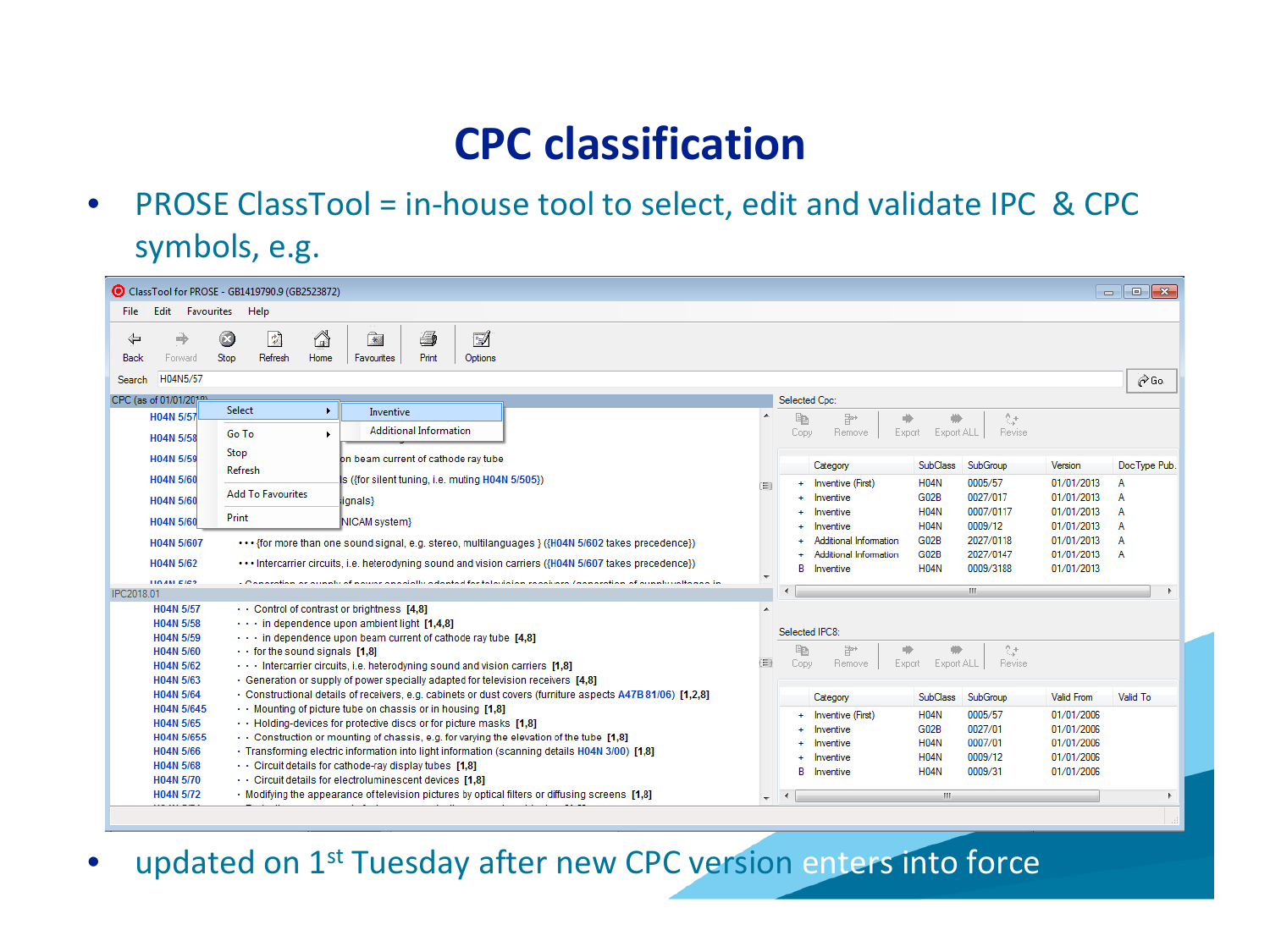## **CPC Data Exchange**

- Patent applications published weekly ( $A = Weds$ ,  $B = Thurs$ ) at the end of a 5 week publication cycle
- Data supplied to EPO 3 weeks prior to date of publication
- Bibliographic data for all publications (including CPC data) supplied weekly to EPO via ST36 XML file via file transfer protocol (FTP)

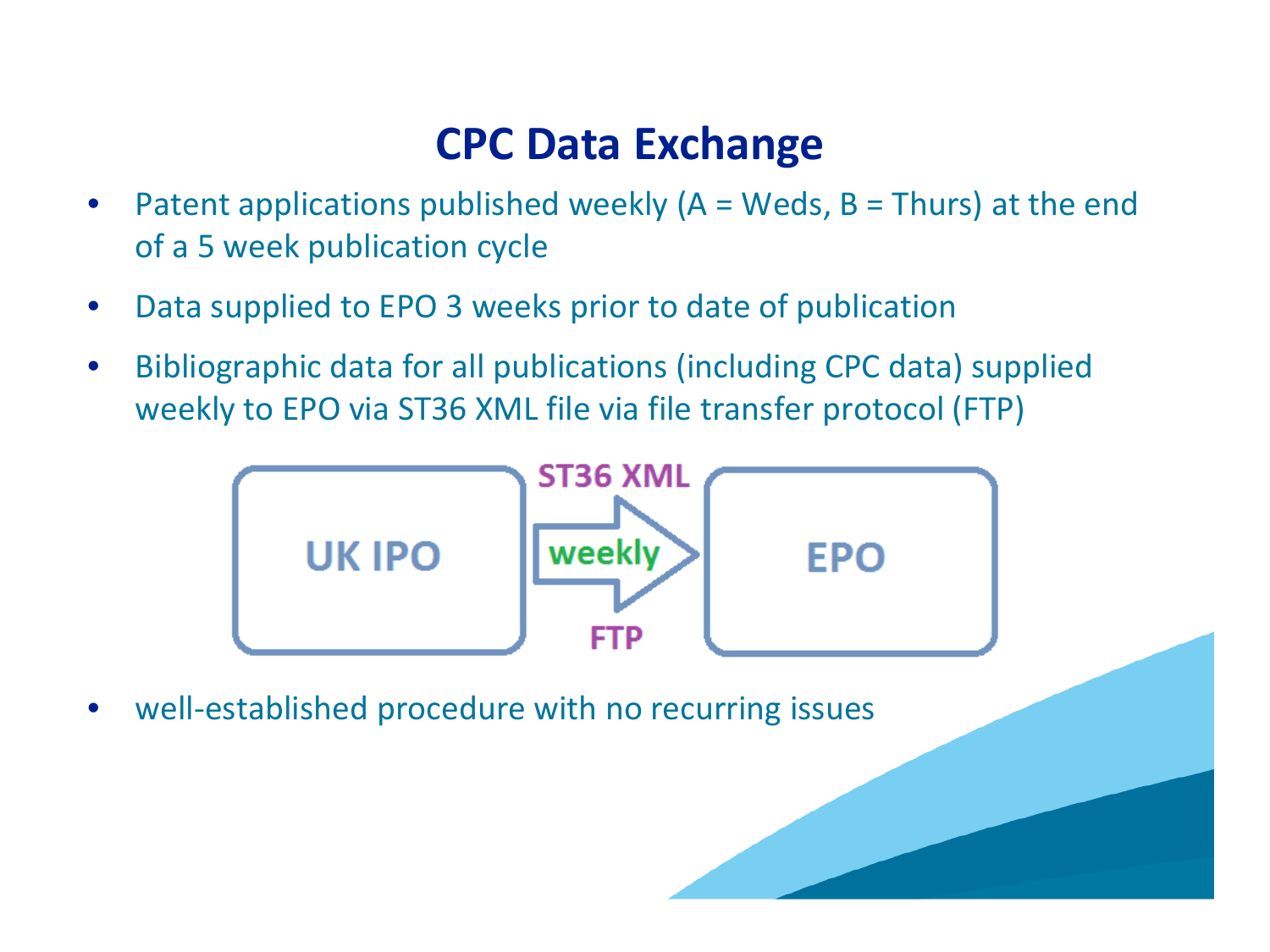# **CPC Training**

- Early 2013: all Examiners underwent training to change from searching ECLA/ICO to CPC in Epoquenet from 1/4/2013
- Oct 2013: ECLA/ICO symbols on all live, pre-grant applications converted to CPC using 1:1 ECLA-CPC concordance
- From 28/10/2013: Examiners classifying in CPC in all areas (PROSE & PROSE ClassTool modified)
- Established examiners undertake Regular Examiner Training (RET) on various modules, including a module on IPC & CPC Classification, run several times/year
- Examiners expected to complete all RET modules every 5 years
- Examiners have access to collection of online classification training material as aide memoires, including FST videos via EPOXY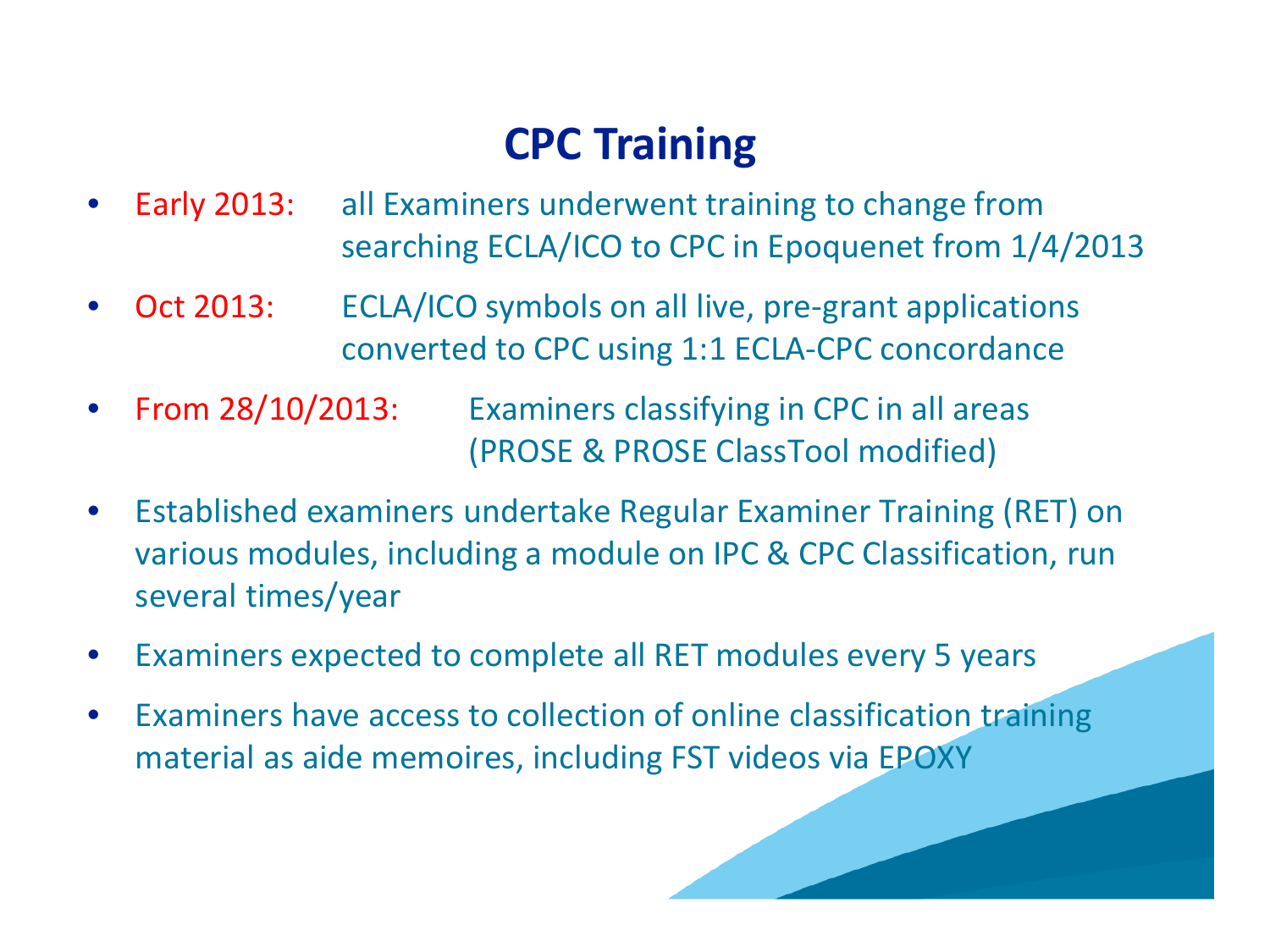## **CPC Training – new examiners**

- 1st month: **Initial Search & Examination Training (ISET)**, including initial classification training
- 2nd month: **new Examiners => Examining groups** (at-the-desk training on live patent applications under close supervision of a Senior Examiner)
- After 12-18 **Advanced Search & Examination Training (ASET)**, months: including further classification training
- Years 2-3: **Close revision**  all trainee Examiners' work (including IPC & CPC classification) reviewed by Senior Examiners
- When Examiners achieve 'independently proficiency' (after 2-3 years), they embark on RET programme, including IPC & CPC classification training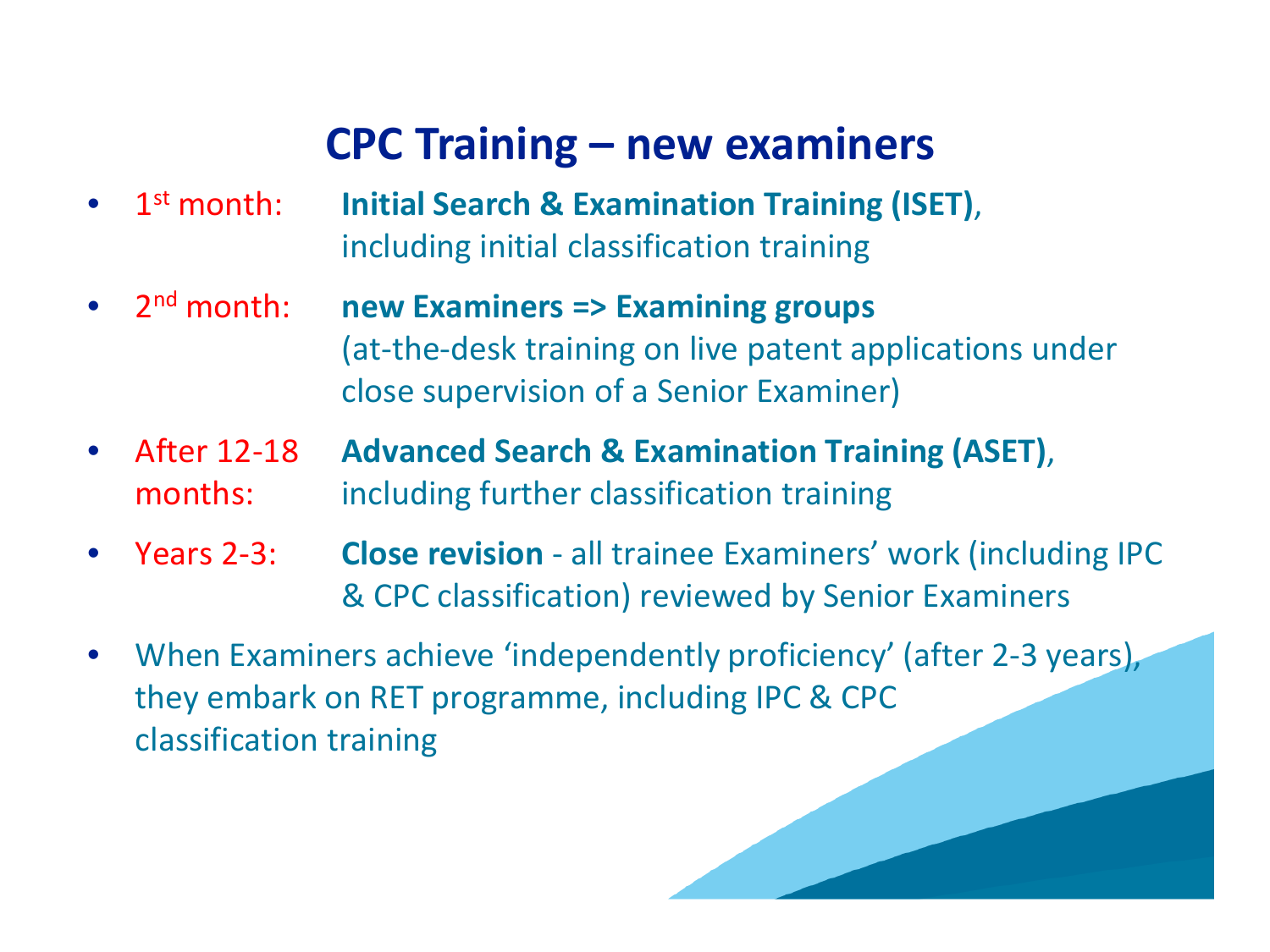# **CPC quality assurance**

- **Revision** all trainee Examiner classification supervised by Senior Examiners, with expertise in field
- **IDQA** (Inter-Divisional Quality Assessment) all Examiners' work subject to regular sampling which looks at all aspects of search/examination, including IPC & CPC classification
- **CPC validation**  PROSE & PROSE ClassTool perform automated validation of CPC symbols to check validity before publication
- **Publication picklist procedures** prevent publication with invalid CPC symbols, due to CPC revision. Applications referred back to Examining groups for reclassification prior to publication
- **EPO ACDC CPC comparison** reports received from EPO to enable internal queries into any UK-EPO divergence in CPC classification practice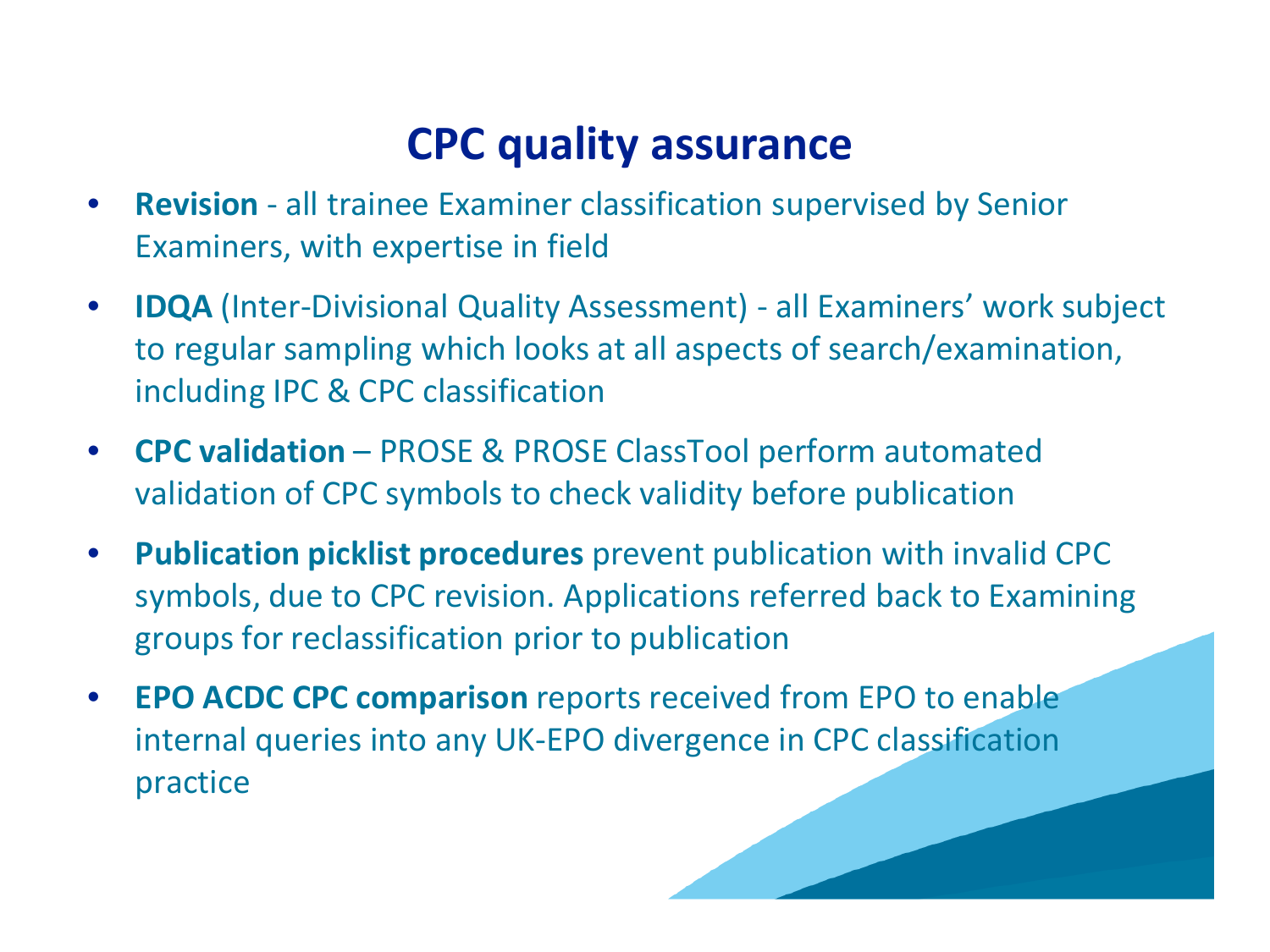# **CPC - challenges**

- Regularity of CPC revisions
	- demands upon IT resources (CPC2018.02 late release)
	- maintaining Examiners' knowledge of scheme
- Divergences between IPC & CPC scheme (e.g. H04L 41/00 69/00)
- Inconsistencies between IPC & CPC definitions